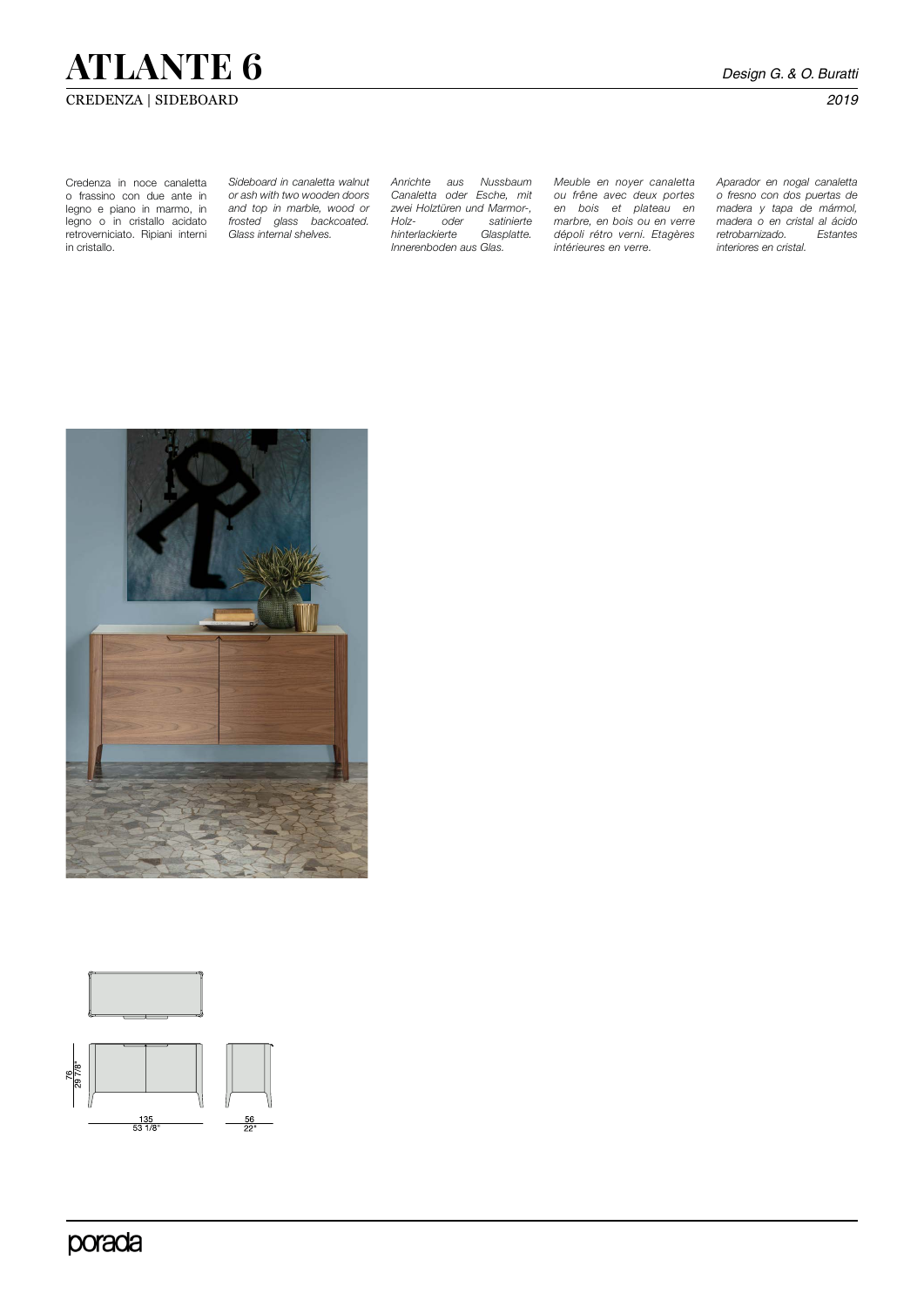# **ATLANTE 6** *Design G. & O. Buratti*

#### **Essenze** | *Wood*



### **Laccato opaco poro aperto/chiuso** | *Matt Lacquered open/closed pore*